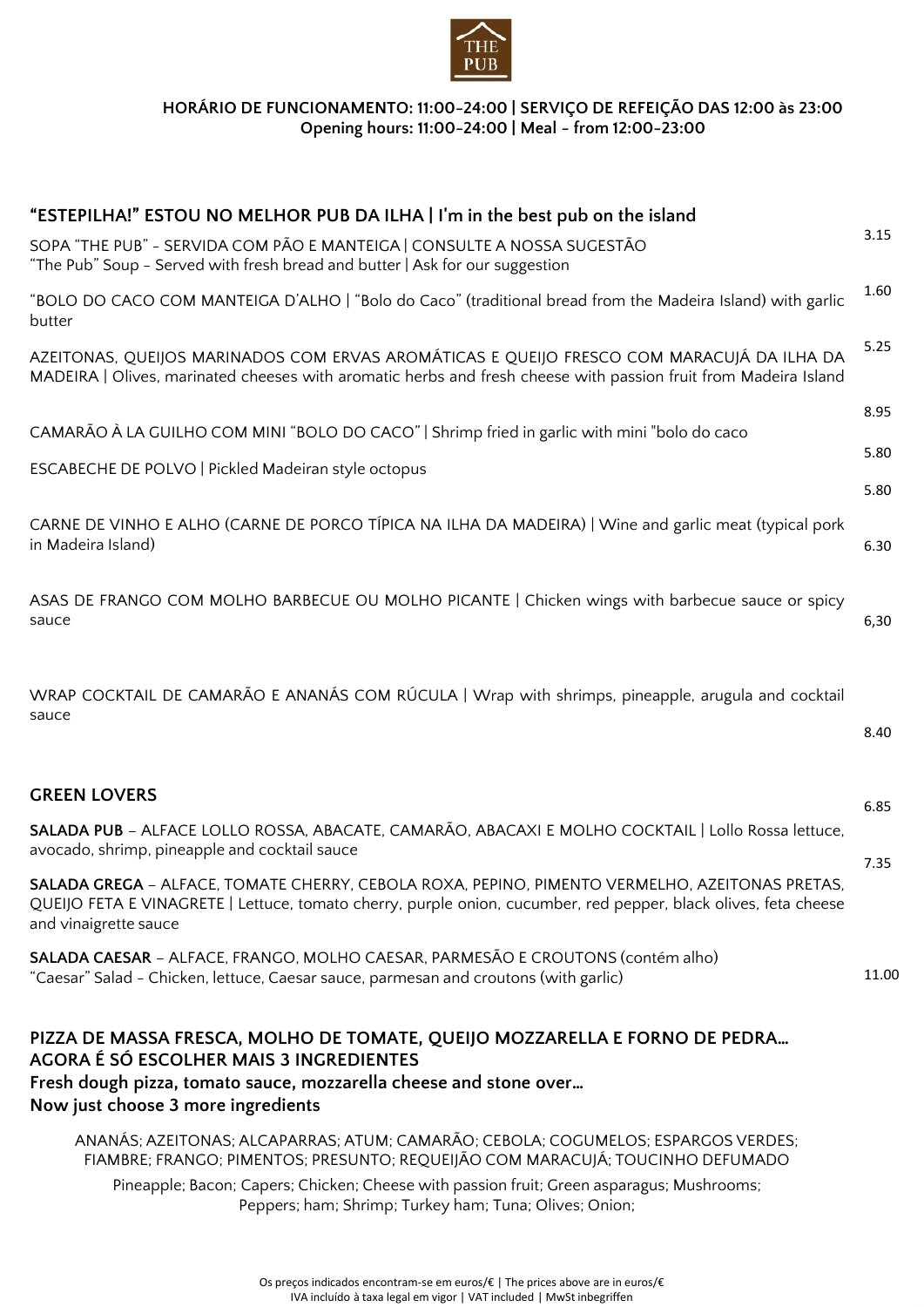

# **PÃO CROCANTE | Crunchy bread**

**Servida em pão rústico acompanhada de batata frita |** Served on rustic bread accompanied by french fries

TOSTA ABERTA DE SALMÃO FUMADO - SALMÃO FUMADO, ABACATE, PEPINO QUEIJO CREME, MIRTILOS E  $_{\rm 8.95}$ MORANGO | Smoked salmon open toast - smoked salmon, avocado, cream cheese cucumber, blueberries and strawberry

| TOSTA ABERTA VEGETARIANA - TUFO, PIMENTOS, COGUMELO ASSADO, RÚCULA REGADA COM AZEITE DE TRUFA<br>Vegetarian open toast - tufa, peppers, roasted mushroom, rocket drizzled with truffle oil                                                                                                                                                                                                                                                                      |       |  |
|-----------------------------------------------------------------------------------------------------------------------------------------------------------------------------------------------------------------------------------------------------------------------------------------------------------------------------------------------------------------------------------------------------------------------------------------------------------------|-------|--|
|                                                                                                                                                                                                                                                                                                                                                                                                                                                                 | 6.85  |  |
| TOSTA ABERTA DE PRESUNTO - PRESUNTO, MANGA, RÚCULA, MEL E NOZES   Opened smoked ham toast - smoked<br>ham, mango, rocket, honey and walnuts                                                                                                                                                                                                                                                                                                                     | 5.80  |  |
| TOSTA DE ATUM - ATUM, MAIONESE, CEBOLA E OVO COZIDO   Toast - tuna, mayonnaise, onion and boiled egg                                                                                                                                                                                                                                                                                                                                                            | 5.80  |  |
| TOSTA DE FRANGO - FRANGO, MAIONESE, CENOURA E TOMATE   Toast - chicken, mayonnaise, carrot and tomato                                                                                                                                                                                                                                                                                                                                                           | 5.80  |  |
| TOSTA MISTA - QUEIJO E FIAMBRE   Ham & Cheese                                                                                                                                                                                                                                                                                                                                                                                                                   |       |  |
|                                                                                                                                                                                                                                                                                                                                                                                                                                                                 |       |  |
| "VAMILHÁ" - EXPRESSÃO MADEIRENSE COMO QUEM DIZ: VAMOS LÁ!<br>"Vamilhá", Madeiran expression as if to say: let's go!                                                                                                                                                                                                                                                                                                                                             | 8.95  |  |
| "CACO ESPADA" - FILETE DE ESPADA DOURADO, ALFACE, TOMATE E BANANA DA ILHA DA MADEIRA NO "BOLO DO 7.90<br>CACO" (CONTÉM ALHO)   Breaded scabbard fish in a potato flower bread with lettuce, tomato and banana from<br>Madeira Island (with garlic)                                                                                                                                                                                                              |       |  |
| "CACO PREGO" - NOVILHO, ALFACE, TOMATE, QUEIJO, BACON E OVO ESTRELADO NO "BOLO DO CACO" (CONTÉM 8.95<br>ALHO)   Beefsteak in a potato flower bread with lettuce, tomato, fried egg, cheese and bacon (with garlic)<br>"CACO BURGER" - HAMBÚRGUER ANGUS, ALFACE, TOMATE, CEBOLA ROXA BACON, PICLES, QUEIJO DE ALHO E<br>SALSA FUNDIDO   Angus burger in a potato flower bread with lettuce, tomato, red onion, bacon, pickles, garlic and<br>parsley cheese mast |       |  |
| "ANTÃO ERA ISSE!" - EXPRESSÃO MADEIRENSE COMO QUEM DIZ: É MESMO ISSO! Madeira<br>expression as someone says: that's right!                                                                                                                                                                                                                                                                                                                                      | 12.60 |  |
| "FISH & CHIPS"<br>FILETE DE PEIXE ESPADA PREPARADO COM MASSA DE CERVEJA CORAL BRANCA LAGER, PANADO COM BATATA<br>FRITA E SALADA (contém alho)<br>Scabbard fish fillet prepared with White Coral Lager Beer pasta, served with potatoes chips, salad and tartar sauce<br>(with garlic)                                                                                                                                                                           | 13,20 |  |
| Sauce:<br>"THE PUB STEAK"<br>THE DE NOVILHO (200GR) GRELHADO COM BATATA FRITA, FEIJSON LEHDELE OUN MOLHORESURGESCOLHA                                                                                                                                                                                                                                                                                                                                           |       |  |
| <b>MOLHOS:</b><br>MOLHO DE CERVEJA CORAL PILSEN PURO MALTE OU<br>MOLHO DE PIMENTA OU<br>MOLHO DE COGUMELOS                                                                                                                                                                                                                                                                                                                                                      |       |  |

3,70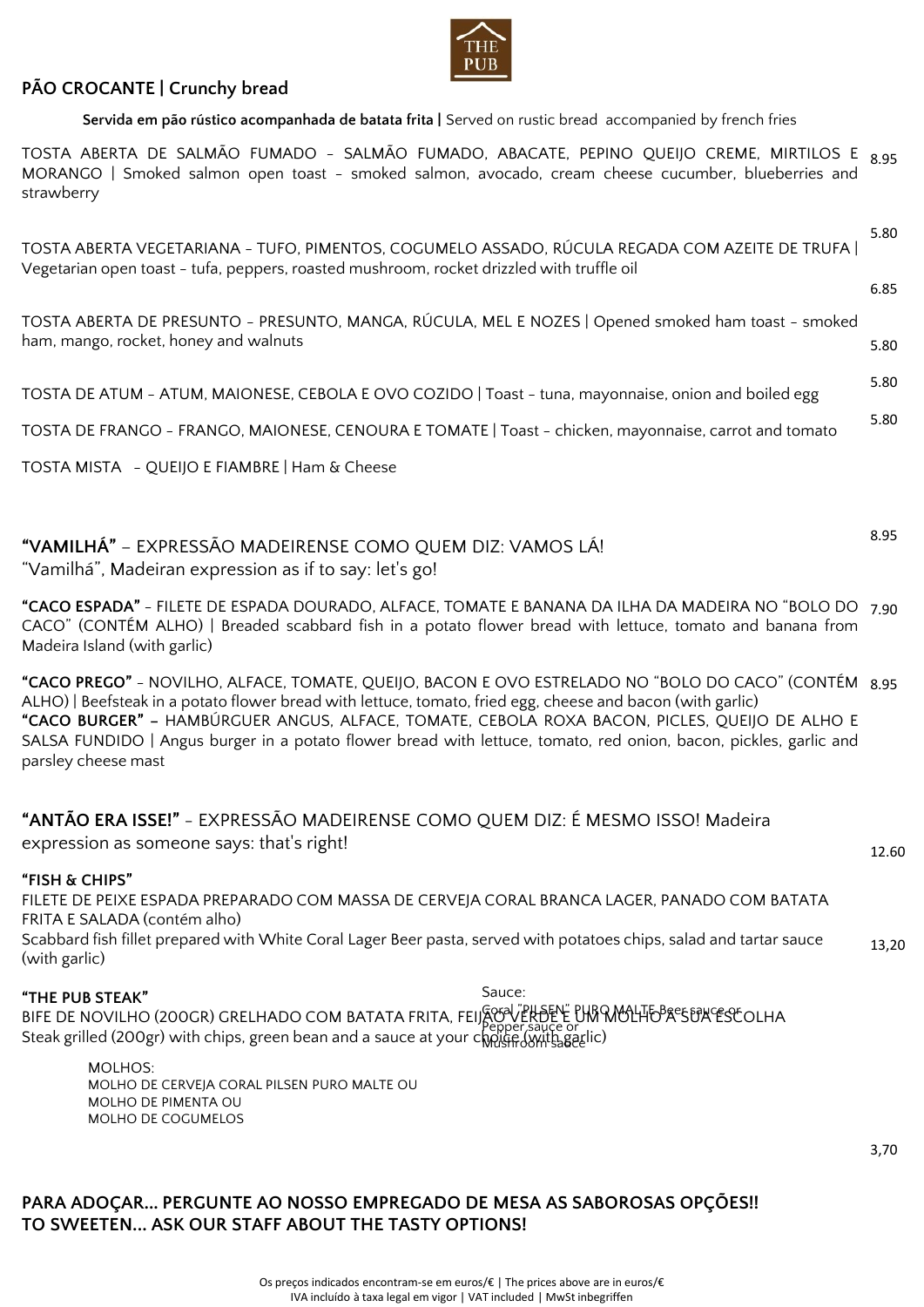# **AS NOSSAS CERVEJAS LOCAIS | Our local beers … ASSIM COMO O THE PUB... DESDE 1972 | …just like THE PUB... since 1972**



| CERVEJA DE PRESSÃO   Draught beer                                                                          |                                                                    |                                                                  |  |  |
|------------------------------------------------------------------------------------------------------------|--------------------------------------------------------------------|------------------------------------------------------------------|--|--|
| CORAL (20cl) – 1.50                                                                                        | CORAL (30cl) - 1.90<br>CANECA                                      |                                                                  |  |  |
| Pint (50 cl)<br>3.70                                                                                       |                                                                    |                                                                  |  |  |
| TÁBUA DE DEGUSTAÇÃO   Tasting board 3x15cl - 6.00                                                          |                                                                    |                                                                  |  |  |
| SUGESTÕES   Suggestions:                                                                                   |                                                                    |                                                                  |  |  |
| CORAL BRANCA LARGE   White Large                                                                           | CORAL TÓNICA STOUT                                                 | <b>CORAL PURO MALTE PILSEN</b>                                   |  |  |
| <b>MADEIRA</b>                                                                                             |                                                                    |                                                                  |  |  |
| Cervejas:<br>Refrigerantes:                                                                                |                                                                    | CERVEJA ARTESANAL ALTBIER   Altbier Artisanal Beer               |  |  |
| Laranjada<br>Pale II<br>Limonada<br>Export                                                                 |                                                                    |                                                                  |  |  |
| Ginger file<br>Porter<br><b><i>Gonic</i></b> Water<br>Gónico<br>Singer Beer<br>flay<br>tes                 |                                                                    | Sabor a malte, nozes, notas florais e especiarias   Malt and nut |  |  |
| Estas bebidas são deficiosas e magnificas,                                                                 | <b>GARRAFA   Bottle</b>                                            |                                                                  |  |  |
| diás, como lodos os outras<br>afomodos produlos desto cocantudora                                          |                                                                    | CORAL   Madeira Bottled beer (30cl) - 1.90                       |  |  |
| érola do Atlântico                                                                                         |                                                                    | CERVEJA CORAL SEM ÁLCOOL   Non                                   |  |  |
| DE CERVEJAS DA MADEIRA, 1de<br>50<br>Alc©                                                                  |                                                                    |                                                                  |  |  |
| since 1972                                                                                                 |                                                                    | CERVEJA CORAL TÓNICA STOUT (30cl) -                              |  |  |
| 1.90                                                                                                       |                                                                    |                                                                  |  |  |
|                                                                                                            |                                                                    | CERVEJA CORAL PURO MALTE PILSEN (30cl)                           |  |  |
| $-1.90$                                                                                                    |                                                                    |                                                                  |  |  |
| 2.65                                                                                                       |                                                                    | CORAL SIDRA   Apple Sider Coral (30cl) -                         |  |  |
|                                                                                                            |                                                                    |                                                                  |  |  |
|                                                                                                            |                                                                    |                                                                  |  |  |
|                                                                                                            | NOSSA SELEÇÃO DE VINHOS   Our Wine Selection                       |                                                                  |  |  |
| <b>GARRAFA DE VINHO BRANCO, TINTO OU ROSÉ (75 CL)</b><br>Bottle of White, Red or Rosé wine - TREVO - 10.50 |                                                                    | COPO   Glass                                                     |  |  |
| Planalto (white) - 20.00                                                                                   |                                                                    | 2.65                                                             |  |  |
| Aveleda (white) - 14.00                                                                                    |                                                                    |                                                                  |  |  |
| Mateus (rosé) - 15.00                                                                                      |                                                                    |                                                                  |  |  |
| Papa Figos (red) - 20.50                                                                                   |                                                                    |                                                                  |  |  |
| Murganheira (sparkling wine) - 26.00                                                                       |                                                                    |                                                                  |  |  |
| Möet Chandon Brut (champagne) - 65.00                                                                      |                                                                    |                                                                  |  |  |
|                                                                                                            |                                                                    |                                                                  |  |  |
| CONSULTE A NOSSA CARTA DE VINHOS   Ask for our wine list                                                   |                                                                    |                                                                  |  |  |
|                                                                                                            | ÁGUAS, SUMOS E REFRIGERANTES   Mineral Waters, Juice & Soft Drinks |                                                                  |  |  |
| ÁGUA MINERAL   Mineral Water (25cl)<br>1.60                                                                |                                                                    |                                                                  |  |  |
| ÁGUA MINERAL   Mineral Water (75cl)<br>2.80                                                                |                                                                    |                                                                  |  |  |
| REFRIGERANTE, ICE TEA, GINGER ALE                                                                          |                                                                    |                                                                  |  |  |
| Soft drinks, Ice Tea, Ginger Ale (30cl) - 2.10                                                             |                                                                    |                                                                  |  |  |
| Brisa Maracujá com e sem açícar   with and without sugar (36cl) – 2.10                                     |                                                                    |                                                                  |  |  |
| NÉCTARES   Fruit Juices - 2.10                                                                             |                                                                    |                                                                  |  |  |
| SUMO DE LARANJA NATURAL   Fresh Orange Juice (30cl) - 4.00                                                 |                                                                    |                                                                  |  |  |

# **CAFETARIA | Hot Drinks**

CAFÉ EXPRESSO | Coffee – 1.30 DESCAFEINADO | Decaf – 1.30

CAFÉ COM LEITE | Coffee with milk - 1.80 CAPPUCCINO - 1.80

Chocolate – 1.80

COPO DE LEITE | Glass of Milk (2Qc) – 1 25 candidates encontram-se em euros/€ | The prices above are in euros/€ CHOCOLATE QUENTE | Hot IVA incluído à taxa legal em vigor | VAT included | MwSt inbegriffen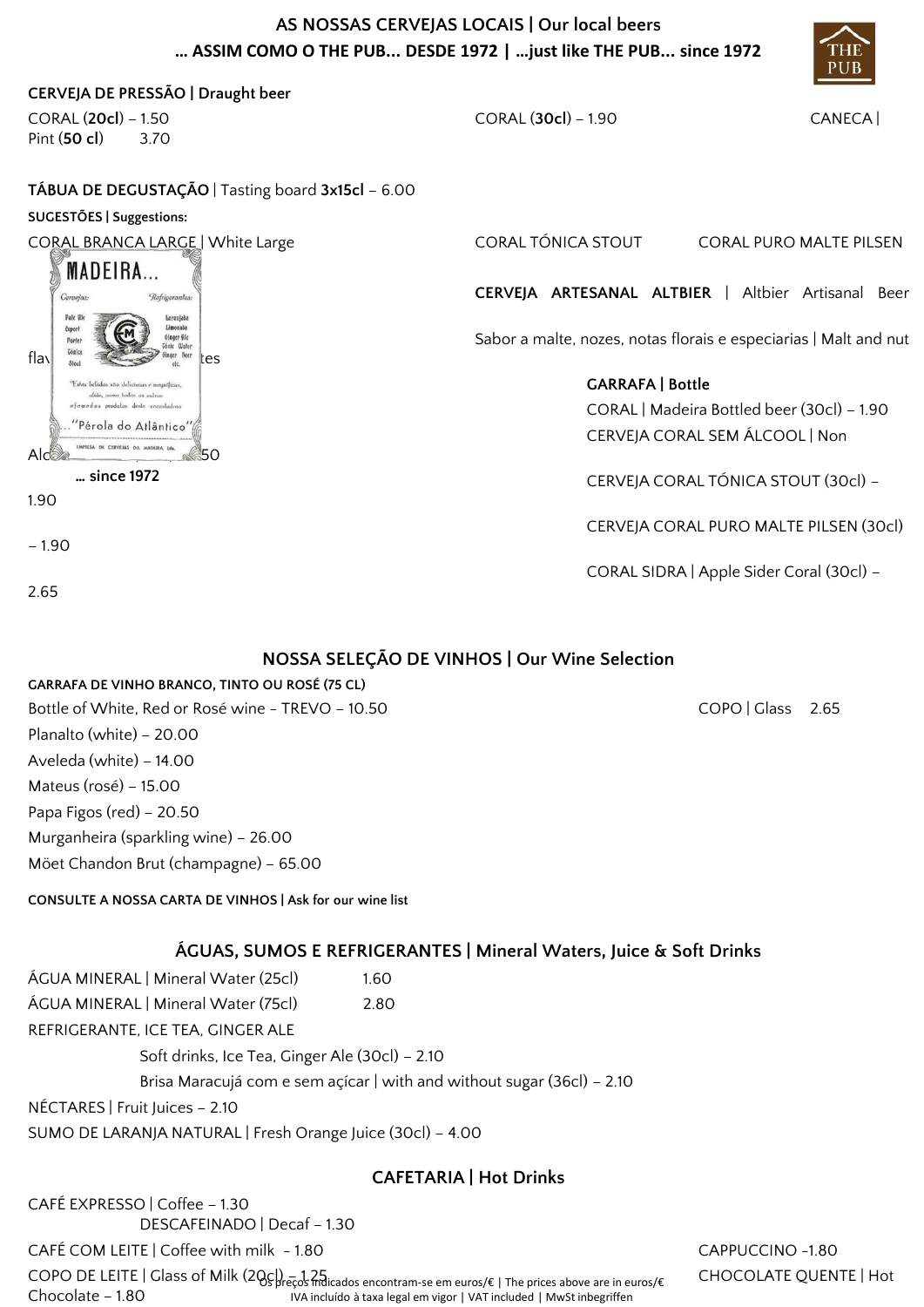**VERMUTES & PASTIS - 5cl**

Martini (Dry, Bianco, Rosso) – 2.95 Personal de la contrada de la contrada de la contrada de la contrada de la 4.00

### **AMARGOS | BITTERS - 5cl**

Campari or Pimms – 5.15

### **AGUARDENTES BRANCAS 5cl**

#### **GIN**

| É conhecido por ser uma aguardente aromática. Cada marca se destaca por sua combinação única de ingredientes, dos<br>quais as bagas de zimbro são obrigatórias. Outros ingredientes podem ser utilizados por cada marca para obter<br>características próprias. Experimente!<br>Is a spirit which derives its predominant flavour from juniper berries. Gin is one of the broadest categories of spirits,<br>represented by products of various origins, styles, and flavour profiles. Try it! |                                        |                     |                             |                 |
|------------------------------------------------------------------------------------------------------------------------------------------------------------------------------------------------------------------------------------------------------------------------------------------------------------------------------------------------------------------------------------------------------------------------------------------------------------------------------------------------|----------------------------------------|---------------------|-----------------------------|-----------------|
| Gordons - 4.75<br>$-8.60$                                                                                                                                                                                                                                                                                                                                                                                                                                                                      | Beefeater - 5.80                       |                     | <b>Beefeater 24 - 11.00</b> | Canning's       |
| Hendrick's - 10.30<br><b>Orbiom - 11.55</b>                                                                                                                                                                                                                                                                                                                                                                                                                                                    | Hendrick's Lunar - 11.45<br>Hendrick's |                     |                             |                 |
| <b>VODKA</b>                                                                                                                                                                                                                                                                                                                                                                                                                                                                                   |                                        |                     |                             |                 |
| Royalty $-4.75$                                                                                                                                                                                                                                                                                                                                                                                                                                                                                |                                        |                     | Stolichnaya - 5.25          |                 |
| <b>RUM   RHUM</b><br>Havana<br>$-5.25$                                                                                                                                                                                                                                                                                                                                                                                                                                                         |                                        |                     |                             |                 |
| <b>TEQUILLA</b><br>Mariachi - 4.20                                                                                                                                                                                                                                                                                                                                                                                                                                                             |                                        |                     |                             |                 |
| <b>BAGACEIRA</b><br>Aguardente Regional - 4.20                                                                                                                                                                                                                                                                                                                                                                                                                                                 |                                        |                     |                             |                 |
| <b>SCOTCH WHISKY - 4cl</b><br>Grant's<br>$-4.75$                                                                                                                                                                                                                                                                                                                                                                                                                                               |                                        |                     | Famous Grouse - 4.75        |                 |
| <b>AGED WHISKIES - 4cl</b><br>Johnnie Walker Black Label - 6.85                                                                                                                                                                                                                                                                                                                                                                                                                                | Chivas Regal - 6.85                    |                     |                             |                 |
| <b>IRISH WHISKY - 4cl</b><br>Jameson - 5.90                                                                                                                                                                                                                                                                                                                                                                                                                                                    |                                        |                     |                             |                 |
| MALT – 4cl<br>Glenfiddich (12 years) - 10.80                                                                                                                                                                                                                                                                                                                                                                                                                                                   | Cardhu                                 | 11.50               |                             |                 |
| <b>AMERICAN WHISKY - 4cl</b><br>Jack Daniels   Jim Beam<br>8.00                                                                                                                                                                                                                                                                                                                                                                                                                                |                                        |                     |                             |                 |
| <b>AGUARDENTES VELHAS   OLD BRANDIES 5cl</b><br>Macieira - 4.00<br>Adega Velha - 12.20                                                                                                                                                                                                                                                                                                                                                                                                         | Bagaceira - 4.40                       |                     |                             | $C.R.F. - 4.75$ |
| <b>COGNAC'S 5cl</b><br>Martell V.S.O.P. - 9.40<br>Remy Martin V.S.O.P. -10.80                                                                                                                                                                                                                                                                                                                                                                                                                  |                                        | Henessy V.S. - 9.60 |                             |                 |
| <b>LICORES   LIQUEURS 4cl</b><br>REGIONAIS   REGIONAL Banana   Maracujá/Passion fruit   Ginja - 3.80<br>NACIONAIS   NATIONAL Licor Beirão   Amêndoa Amarga - 4.20                                                                                                                                                                                                                                                                                                                              |                                        |                     |                             |                 |

**IMPORTADOS | IMPORTED** Triple Seco; Baileys; Malibu; Frangelico; Drambuie; Grand Marnier; Tia Maria; Cointreau; Benedictine; Sambuca; Galliano; **Advocaat; Atsang Ambon, SouthernTGomfort** bo**v. O**0n euros/€

IVA incluído à taxa legal em vigor | VAT included | MwSt inbegriffen